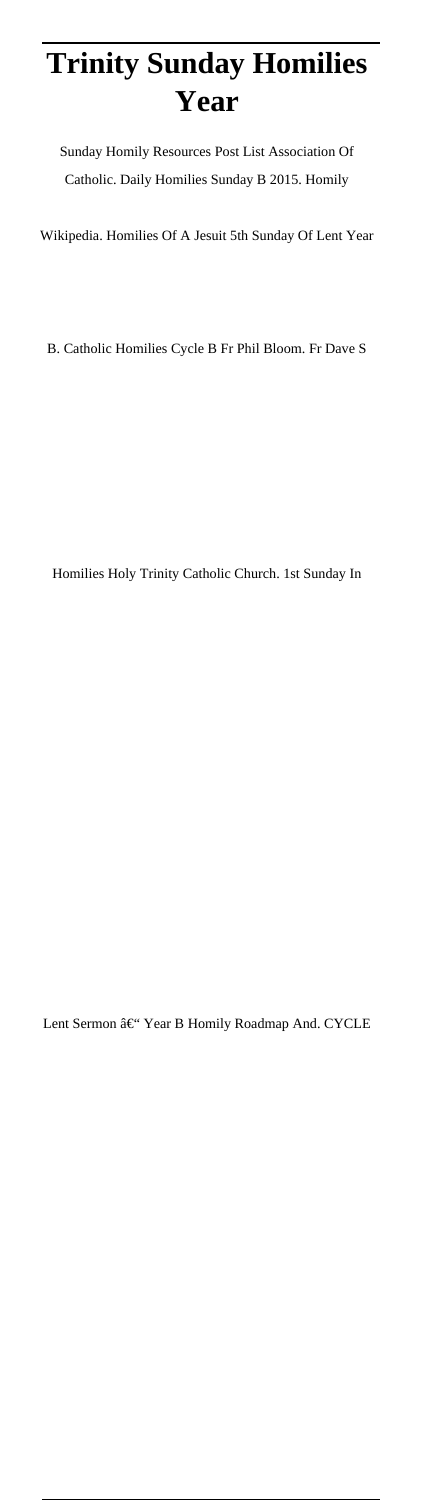Lifeissues Net Homilies. Year A Homilies And Sermons By Fr Tommy Lane. Homilies And Sermons For Years A B C Catholic Homilies. Augustinian Friends An Online Home For Augustinian. Homily For Divine Mercy Sunday Year B Tobinstitute Org. Daily Homilies March 11 2012 Third Sunday Of Lent. Homilies Athenaeum Of Ohio. 2011 Andrew Greeley Homily Index. Roman Catholic

Homilies Roman Catholic Homilies For Sunday. Simple

Catholicism By Fr Phil Bloom. Torch Catholic Homilies

From The Dominican Friars. Justmehomely S Blog My

Own Little Way Of Preaching GOD S. Previously Posted

Homilies Fr Joe S Inspirational Messages. Sunday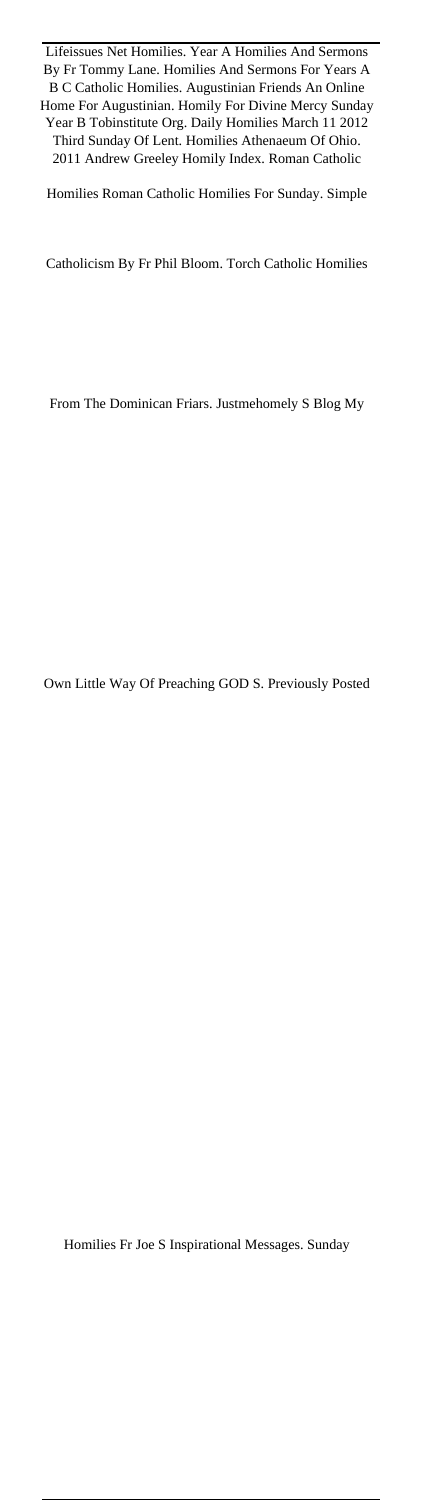#### *SUNDAY HOMILY RESOURCES POST LIST ASSOCIATION OF CATHOLIC*

*MAY 5TH, 2018 - SUNDAY HOMILY RESOURCES SUNDAY READINGS IN SUMMARY AND IN FULL NRSV PLUS SAMPLE HOMILIES FROM VARIOUS AUTHORS IF YOU CAN* **SEND ME GOOD STUFF IÂETMLL** *USE IT HERE*'

'**Daily Homilies Sunday B 2015 May 2nd, 2018 - Here The Homilies Are Being Sorted Through The Liturgical Year It Is My Hope Eventually To Have One Homily For Every Daily Mass Throughout The Two Year Cycle Along With One Homily For Every Sunday Throughout The Three Year Cycle And Also One Homily For Every Feast And Solemnity That Comes With Its Own Readings**''**Homily Wikipedia April 27th, 2018 - A homily is a commentary that follows a reading of scripture In Catholic Anglican Lutheran and Eastern Orthodox Churches a homily is usually given during Mass Divine Liturgy or Holy Qurbana for Orthodox and Eastern Catholic Churches and Divine**

**Service for the Lutheran Church at the end of the Liturgy of the Word**'

'**Homilies of a Jesuit 5th Sunday of Lent Year B**

April 30th, 2018 - Jesus talked about life and what it

meant Life in order to be meaningful involves sacrifices

He used the example of a grain of wheat dying in order to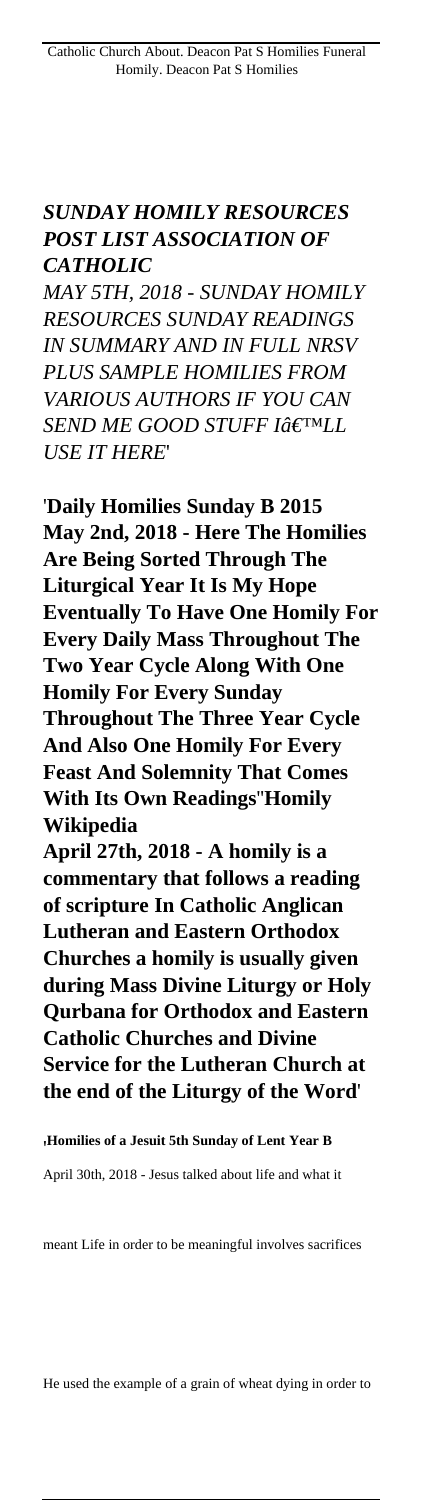#### ''**catholic homilies cycle b fr phil**

**bloom** may 5th, 2018 - homilies for cycle b fr phil bloom pastor st mary of the valley monroe wa first sunday of advent god s thirst our thirst week 1 misery and magnificence second sunday of advent god s thirst our thirst week 2 inner poverty''*fr dave s homilies holy trinity*

## *catholic church*

yield a rich harvest *9528 fax 503 644 8486 email parish h t may 5th, 2018 - holy trinity catholic church 13715 sw walker road beaverton or 97005 phone 503 643 org regular hours for the parish office*' '1st Sunday in Lent Sermon – **Year B Homily Roadmap and** April 27th, 2018 - "God does not provide us with a roadmap but only a compass  $\hat{a} \in \Omega$  1st Sunday in Lent  $\hat{a} \in \Omega$ Year B Mark 1 12 15 Often as I wake up in the morning I get an inspiration Usually it is in the form of a well framed se'

### '**CYCLE C SUNDAY Homilies Justmehomely s Blog**

May 6th, 2018 - advent season first sunday of advent year c second sunday of advent year c third sunday of advent year c fourth sunday of advent year c christmas season midnight mass year c dawn mass year c christmas day year c holy family year c solemnity of mary mother of god year c solemnity of theâ€"

#### '**www lifeissues net homilies**

may 2nd, 2018 - homilies lifeissues is mainly concerned with publishing thoughtful articles directly related to issues raised in evangelium vitae however from the very beginning we have also published a few related homilies notably by fr al cari $\tilde{A} \pm o$  o m i fr tony pueyo and others''*Year A Homilies and Sermons by Fr Tommy Lane*

*May 4th, 2018 - Archive of Homilies Sermons resources for homilists preachers and teachers by Fr Tommy Lane*''**Homilies And Sermons For Years A B C Catholic Homilies** May 2nd, 2018 - Archive Of Homilies Sermons Resources For Homilists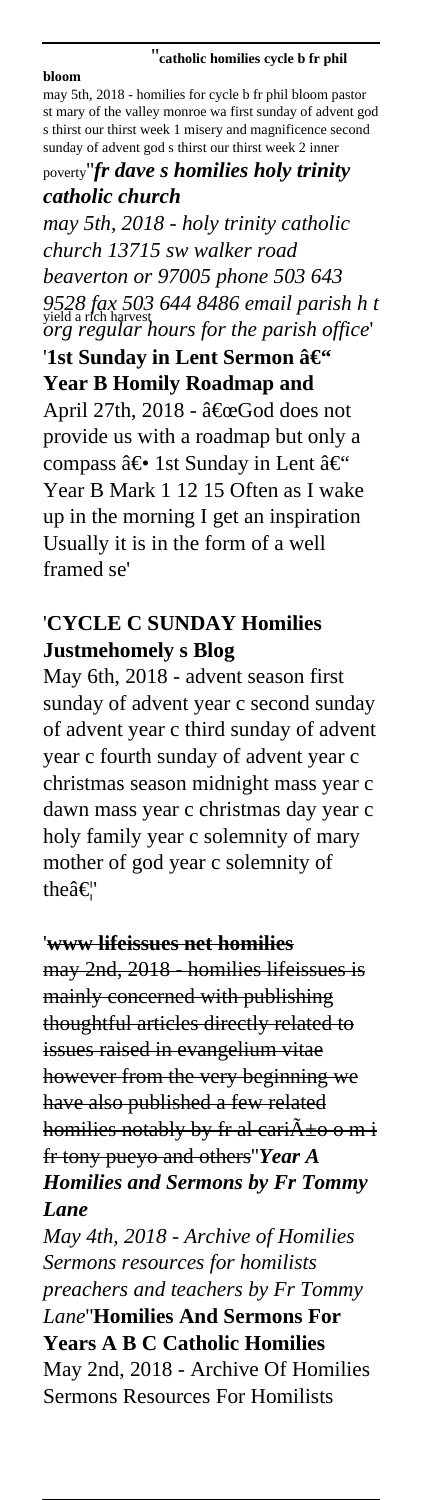#### Preachers And Teachers By Fr Tommy Lane''*augustinian friends an online home for augustinian*

*may 2nd, 2018 - augustinian homilies welcome to the augustinian online homilies here you will find homilies written by augustinians for each sunday of the liturgical year as well as for other celebrations in the augustinian calendar*'

'**HOMILY FOR DIVINE MERCY SUNDAY YEAR B TOBINSTITUTE ORG** MAY 1ST, 2018 - POPE ST JOHN PAUL II THE SAME

POPE WHO GAVE US THEOLOGY OF THE BODY

WAS THE ONE WHO DECLARED THIS SUNDAY TO

BEAR THE MARK OF DIVINE MERCY LARGELY

BECAUSE HE KNEW THE POWER OF CHRIST $\hat{\mathbf{a}} \in \mathbb{C}^{\mathrm{TM}}}$ S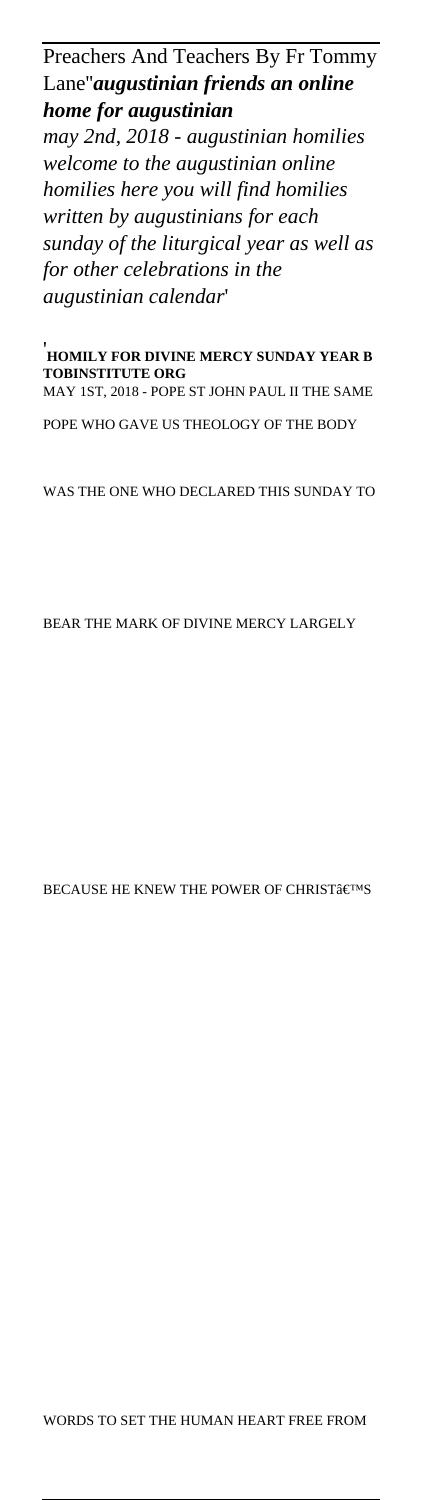SIN' '**Daily Homilies March 11 2012 Third Sunday of Lent May 6th, 2018 - A daily Catholic homily by Fr Adam McMillan a reflection on the Scriptures from the daily Mass Each homily uses ideas taken from the fathers and the saints and the Church teachings but is centered on the readings**''*Homilies Athenaeum of Ohio May 6th, 2018 - Homilies from the Athenaeum of Ohio Do you enjoy our preaching resources Thanks to the ongoing support of our generous benefactors The Athenaeum of Ohio Mount St Mary's Seminary is able to provide solid Catholic resources to priests deacons and lay ministers*' '**2011 Andrew Greeley Homily Index** May 6th, 2018 - 2011 Andrew Greeley Homily Index Words of Wisdom from Father Andrew M Greeley Read his Monthly Welcome to some of my favorite homiliesMailbox Parish Newsletters Poetry Homilies and exciting new Novel Previews'

'**Roman Catholic Homilies Roman Catholic Homilies for Sunday**

May 5th, 2018 - Providing Roman Catholic Homilies to Priests and Deacons Our homilies are insightful inspirational and faithful to the teachings of the Catholic church''*SIMPLE CATHOLICISM BY FR PHIL BLOOM*

*APRIL 28TH, 2018 - BULLETIN ST MARY S PARISH SEATTLE PILGRIMAGE TO ROME JUNE 7 13 2010 YEAR OF THE PRIEST PICTURES OF QUINCEANERA*'

'**torch catholic homilies from the dominican friars** may 5th, 2018 - fifth sunday of easter b fr dominic ryan asks what it might entail for us the vines to be pruned by the father the vinedresser read

more''**Justmehomely s Blog My own little way of Preaching GOD S May 6th, 2018 - John 15 12 17 Jesusâ€<sup>™</sup> Commandment OTHER HOMILY SOURCES from Bishop Abet Uy DD 2015 FRIDAY OF THE**